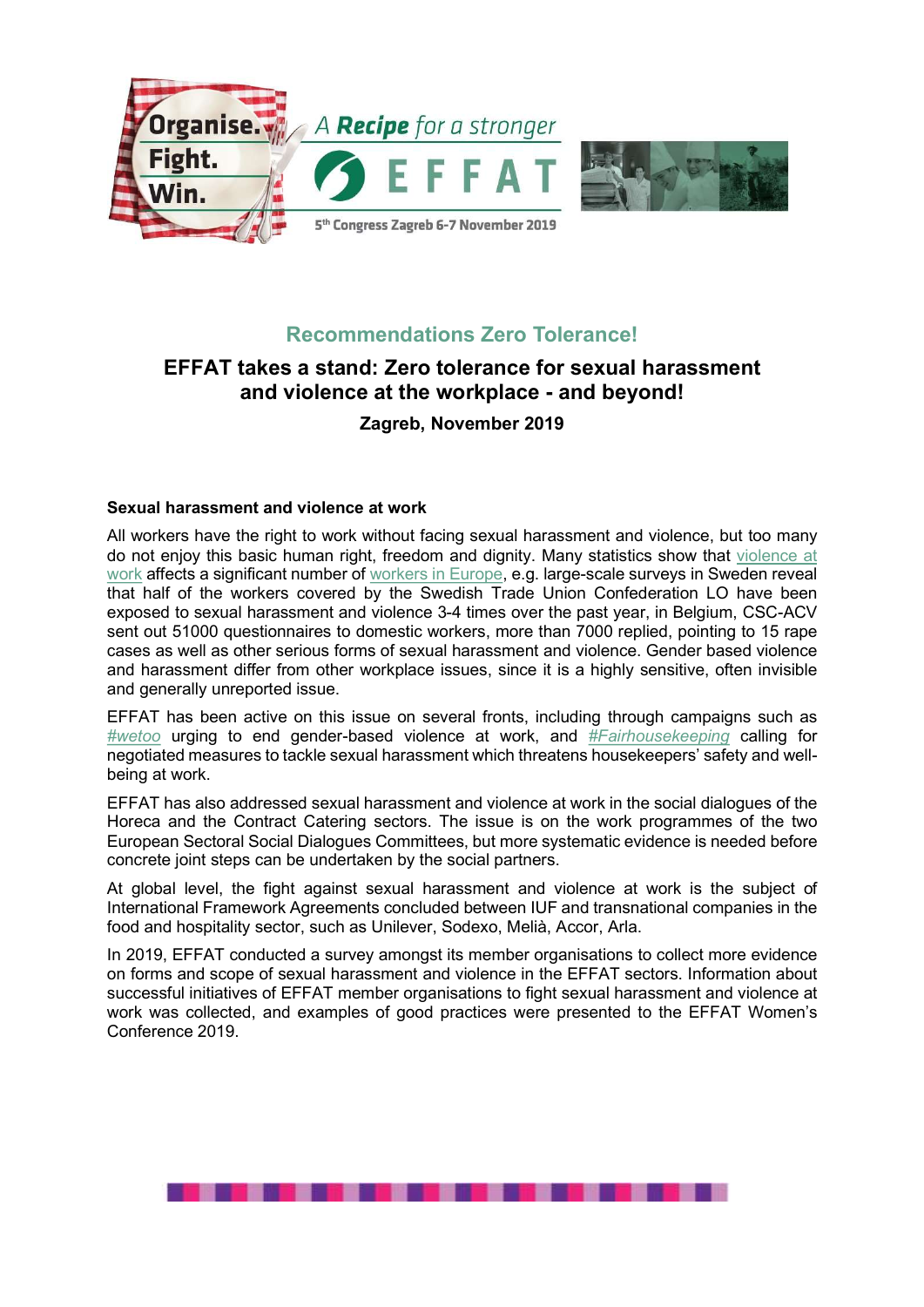### **SEFFAT**

### EFFAT is convinced that fighting sexual harassment and violence at the workplace

#### $\triangleright$  protects the human rights of workers and paves the way to equality

The majority of workers experiencing sexual harassment and violence are women, as the structural nature of gender discrimination makes them more vulnerable. Although a series of UN Conventions exist to protect workers from violence and harassment (e.g. UN Committee on the Elimination of Discrimination against Women (CEDAW), Council of Europe Istanbul Convention on preventing and combating violence against women and domestic violence, ILO Convention C190 concerning the elimination of violence and harassment in the world of work), they must find their concrete expression at the workplace in the form of a zero-tolerance policy.

### $\triangleright$  greatly improves the workplace

Sexual harassment and violence have an enormous impact on workers' physical and mental health and lead to absences, illnesses and even suicide. A workplace free of sexual harassment and violence is a necessary condition to enjoy working, be productive and develop one's full potential as an individual and a team worker. A workplace free of violence leads to greater job satisfaction, greater retention rates and better work performance overall. It has the potential to reduce absenteeism and improve overall cooperation and teamwork.

#### $\triangleright$  benefits society and the economy

Addressing gender-based harassment and violence at the workplace can set progressive standards to end gender discrimination and promote a cultural change. If respect and cooperation are practiced at work, it can have a considerable spill-over effect to the society and other parts of live. Respect and cooperation not only lead to more productivity but bring with them more quality of life. Living with more security also improves overall health and cuts health care costs.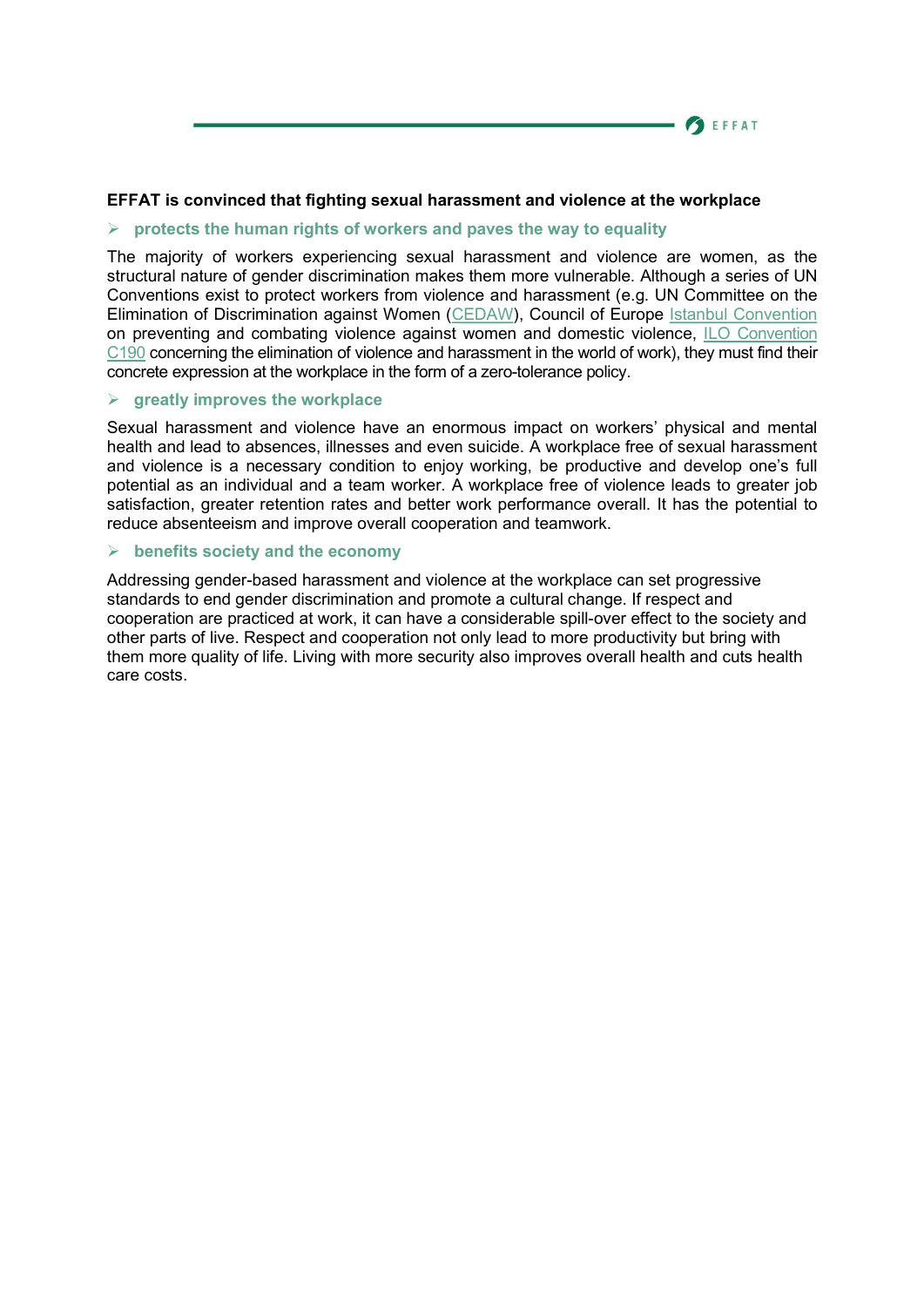## EFFAT Recommendations to protect workers from sexual harassment and violence

**SEFFAT** 

These action points are based on the examples of successful initiatives to fight sexual harassment and violence at work reported by EFFAT affiliates, and they should provide inspiration for all member organisations to act on this issue.

### Awareness-raising

- $\triangleright$  Organise national campaigns of awareness raising
	- $\circ$  Such campaigns should particularly address gender-based violence making sure that the structural nature of gender-based violence is recognized and discrimination is acted upon, tackling structural inequalities will reduce gender-based violence.
- $\triangleright$  Organise general campaigns to address gender-based discrimination and equal opportunities.
- $\triangleright$  Use social media and modern communication technologies to inform the general public about sexual harassment and violence at work.
- $\triangleright$  Organise national and regional conferences, seminars, etc. to inform workers and employers about sexual harassment and violence at the workplace. Such events should also provide ample information about existing Conventions (e.g. UN, Council of Europe, ILO), national legislation as well as policies and programmes tackling sexual harassment and violence.
- $\triangleright$  Inform trade union affiliates about the commitments made in legislation, collective bargaining, policies and guidelines, and promote and disseminate this information widely.
- Gather good practices and disseminate widely.

## Data and Statistics

- $\triangleright$  Conduct surveys, e.g. at large scale (national), sectoral and company level, and collect data and evidence on sexual harassment and violence.
- Conduct and/or demand more research into the manifestation of harassment and violence in different sectors, and on factors which increase the risk to be exposed to harassment and violence, such as being a worker with a-typical contracts or a domestic worker, or having precarious working conditions, or being economically vulnerable.
- Collective Bargaining
	- $\triangleright$  At national and company level, negotiate collective agreements which incorporate specific clauses on prevention and measures to address sexual harassment and violence at the workplace.
	- $\triangleright$  Develop and insert 'risk analysis' and 'well-being at work' articles into collective agreements that enable women workers to follow informal and formal complaint procedures.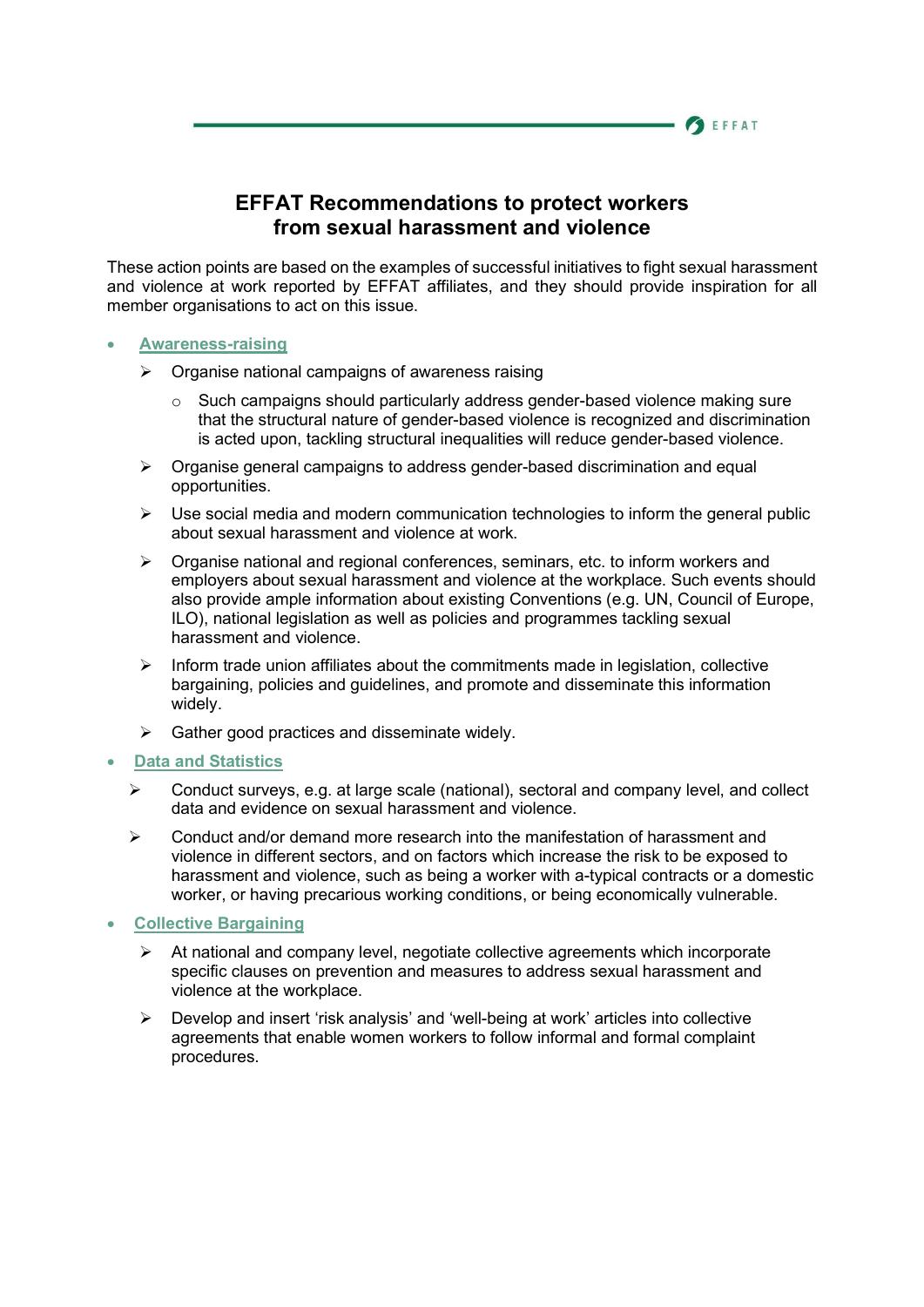- $\triangleright$  Develop on the basis of existing good practices and drawing inspiration from ILO C190 and R 206 - model collective agreements and clauses for collective agreements against sexual harassment and violence, e.g.
	- $\circ$  all workplaces, including small and medium enterprises, should develop policies against harassment and violence, with the full involvement of the trade unions (draw up and implement procedures for prevention, making complaints and addressing the consequences of sexual harassment and violence at work);

**BEFFAT** 

- o employers and trade unions must be obliged to undergo training on how to tackle sexual harassment and violence at work.
- $\triangleright$  Ensure regular reviews of collective agreements.
	- o Evaluate existing collective agreements, policies and protocols from the health and safety (sexual harassment and violence) perspective and demand/make changes if needed.
- $\triangleright$  At European level, address sexual harassment and violence in the sectoral social dialogues and establish an explicit policy as social partners, containing e.g. prevention, complaint procedures, protection of complainants, redress, accountability, etc.
- $\triangleright$  Support the International Framework Agreements the IUF signed with TNCs on tackling sexual harassment and violence, such as Unilever, Sodexo, Melia, Accor, Arla, and commit to their implementation at national level.
- Policies, Guidelines and Protocols
	- $\triangleright$  Develop and issue guidelines for trade union representatives, shop stewards and health and safety representatives, which are designed to provide a safe environment to report sexual harassment and violence, and which also address the improvement of communication and communication channels.
	- $\triangleright$  Develop a resource quide for each sector on what to do and where to turn to when sexual harassment and violence happen.
	- Monitor, evaluate and report on effectiveness of policies and guidelines.
	- $\triangleright$  Mainstream sexual harassment and violence into safety and health at work, including psychological risks and work-related stress, and involve women workers issues in risk analysis.
- **Legislation** 
	- $\triangleright$  Work on better national legislation to address sexual harassment and violence.
	- $\triangleright$  Lobby national governments to ratify ILO C190, and strive for an improvement of legislation, in case governments are reluctant to ratify the Convention.
	- $\triangleright$  Lobby for an EU Directive against sexual harassment and violence, also with a view to strengthening the implementation of the Istanbul Convention and C190.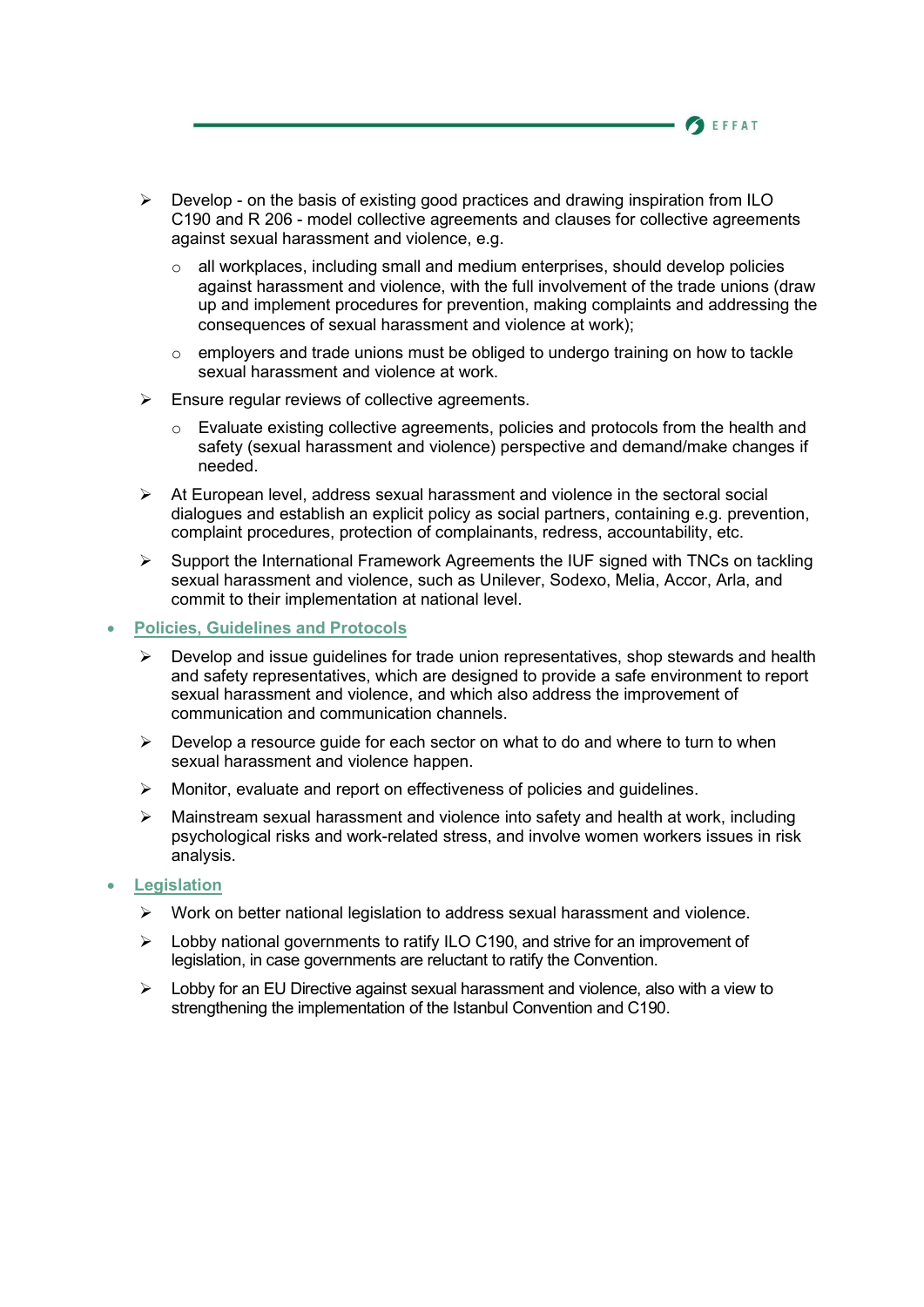## **BEFFAT**

## Company policies

- All companies should have a policy against sexual harassment and violence, small and medium sized enterprises should not be exempted from the obligation. Such policies should at least:
	- o Assess the workplace and working environment for risk factors regarding sexual harassment and violence;
	- $\circ$  Develop a tailor-made policy against sexual harassment and violence involving workers/workers' representatives, trade unions and specialized NGOs;
	- o Have a clear code of conduct that everybody knows and understands;
	- $\circ$  Design a policy together with the workers and/or their representative;
	- $\circ$  Bring in external help to resolve sexual harassment and violence issues, if needed.

### Workplace policies

- $\triangleright$  Evaluate existing policies as to their effectiveness to prevent/tackle sexual harassment and violence at the workplace.
- $\triangleright$  Evaluate the working environment with a view to preventing sexual harassment and violence.
- $\triangleright$  Develop clear and accessible mechanisms to inform workers.
- $\triangleright$  Strengthen the role of women's committees of trade unions in the formulation and implementation of policies against sexual harassment and violence.
- $\triangleright$  Promote a climate of respect and cooperation at the workplace.
- **Training** 
	- $\triangleright$  Ensure training for workers and management on sexual harassment and violence, and in particular for workers' representatives.
	- $\triangleright$  Conduct assertiveness training for vulnerable workers.
- Domestic Workers a particular sector which needs specific recommendations
	- $\triangleright$  Ensure that a proper gender perspective is applied to all policies and actions to prevent sexual harassment and violence against domestic workers.
	- $\triangleright$  Create and widely disseminate contacts for confidential, fully staffed and toll-free hotlines to receive reports of abuses against domestic workers.
	- $\triangleright$  Develop protocols and train law enforcement officials on how to respond to domestic workers' complaints appropriately, and how to investigate and collect evidence in such case.
	- $\triangleright$  Prosecute perpetrators of psychological, physical and sexual violence.
	- Abolish or reform immigration policies so that domestic workers' visas are no longer tied to a specific employer.